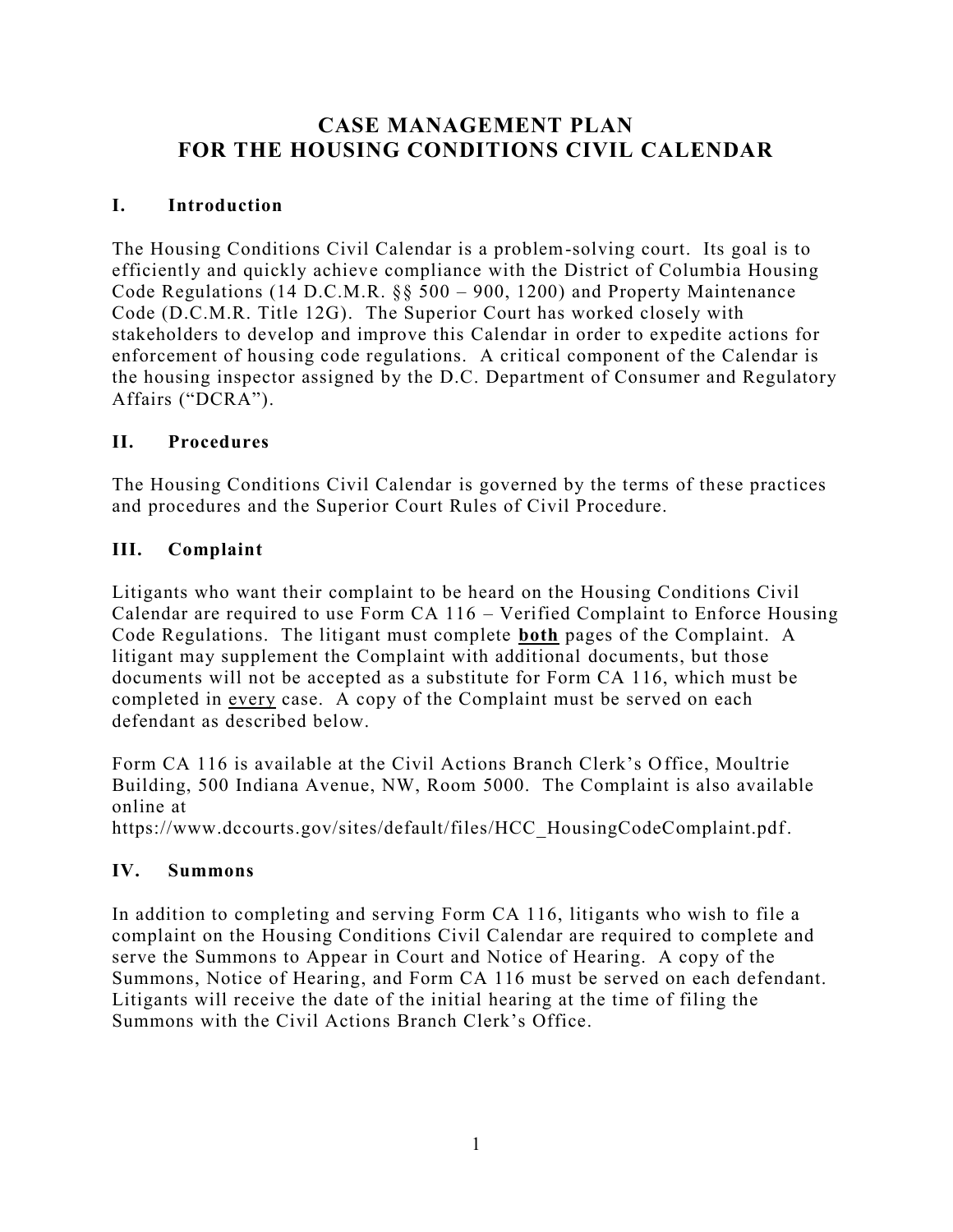The Summons to Appear in Court and Notice of Hearing is available at the Civil Actions Branch Clerk's Office, Moultrie Building, 500 Indiana Avenue, NW, Room 5000. The Summons is also available online at

https://www.dccourts.gov/sites/default/files/pdf-forms/HCC\_Summons.pdf www.

#### **V. Filing and Fees**

A completed Form CA 116 – Verified Complaint to Enforce Housing Code Regulations and Summons to Appear in Court and Notice of Hearing must be filed in the Civil Actions Branch Clerk's Office, Moultrie Building, 500 Indiana Avenue, NW, Room 5000.

The filing fee for the Complaint and Summons is \$15.00. All other fees shall be in accordance with the schedule set out in Rule 202 of the Superior Court Rules of Civil Procedure.

Any party may file an application to proceed without prepayment of costs.

### **VI. Service of Process**

The plaintiff must serve a copy of the Complaint and Summons on each defendant pursuant to Rule  $4(c) - (j)$  of the Superior Court Rules of Civil Procedure.

The plaintiff must file with the Civil Actions Branch Clerk's Office either an acknowledgment of service of process or proof of service of process pursuant to Rule 4(l) of the Superior Court Rules of Civil Procedure at least three (3) calendar days before the initial hearing date, unless the Court exercises its discretion to extend this deadline.

The time limit for service of process in Rule 4(m) of the Superior Court Rules of Civil Procedure applies to cases on the Housing Conditions Civil Calendar. The Court has discretion to extend the time for service and schedule a new initia l hearing.

Instructions for service are available online at https://www.dccourts.gov/sites/default/files/HCC\_InstructionSheetForServiceOf HousingCodeComplaintAndSummons.pdf.

### **VII. Timing of Events**

The clerk's office will schedule an initial hearing on the Housing Conditions Civil Calendar on the next available date no sooner than 21 days after the date of filing.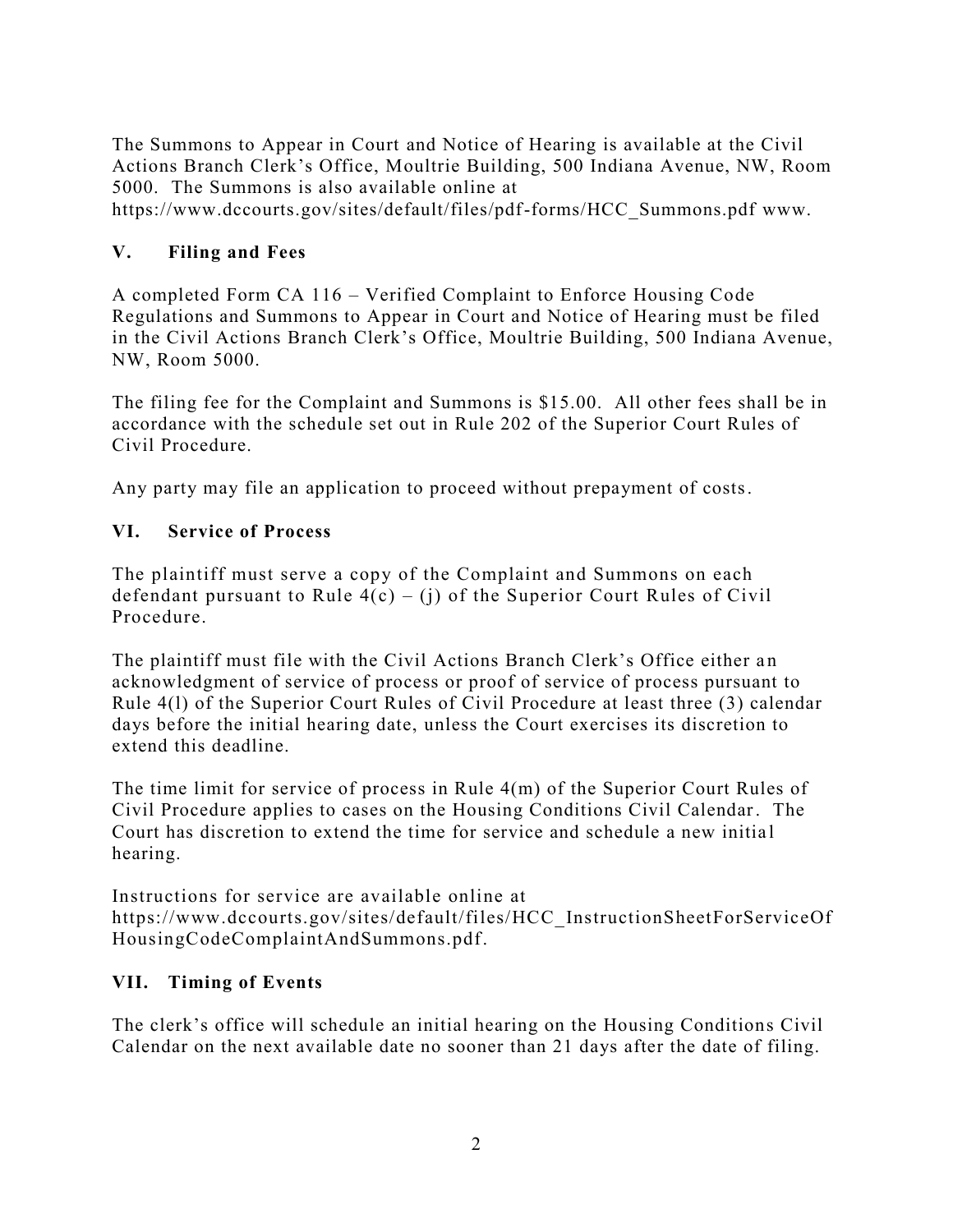Due to the expedited nature of the Housing Conditions Civil Calendar, the plaintiff must serve the Complaint and Summons at least eight (8) calendar days before the date of the initial hearing.

As soon as proper service is established, the Court ordinarily schedules a prompt inspection by the DCRA housing inspector. The Court may sche dule a re-inspection if warranted. The reports of the housing inspector generally provide the basis for the Court's assessment of the existence and abatement of housing code violations.

## **VIII. Answers and Motions**

a. *Written Answer.* A defendant to a Complaint filed on the Housing Conditions Civil Calendar is not required to file a written answer.

If a defendant wishes to file an answer, the defendant may file an original written answer within twenty-one (21) days after service of the Summons and Complaint, or such additional time as the Court may allow. The written answer must be filed in the Civil Actions Branch Clerk's Office, Moultrie Building, 500 Indiana Avenue, NW, Room 5000, with a copy mailed to the plaintiff, or if the plaintiff is represented by an attorney, to the plaintiff's attorney.

b. *Motions.* Consistent with its problem-solving role, the Court minimizes motions practice to expedite resolution of housing code violations.

c. *Motions for Temporary Restraining Order or Preliminary Injunction*. If the alleged conditions in the rental unit constitute an emergency and pose an immediate threat to the health and safety of the occupants of the unit, a litigant may file a motion for temporary restraining order and/or a motion for a preliminary injunction. The Court generally addresses more urgent housing code violations that arise after a complaint is filed not through motions but through the scheduling of inspections and status hearings.

### **IX. Calendar Management**

Although the Court has the same jurisdiction over cases on the Housing Conditions Calendar as over cases on other calendars in the Civil Actions Branch, the Court imposes several limits on cases on the Housing Conditions Civil Calendar in order to keep the Calendar within manageable limits consistent with resource constraints. In addition, the judge presiding over the Calendar has discretion to manage the Calendar consistent with its purpose efficiently and quickly to secure compliance with housing code regulations.

The type of complaint suitable for the Housing Conditions Civil Calendar is limited in nature. The Calendar's sole focus is to achieve compliance with the housing code regulations. Litigants seeking relief other than abatement of violations, including monetary relief for the condition of the property, personal injury, damage